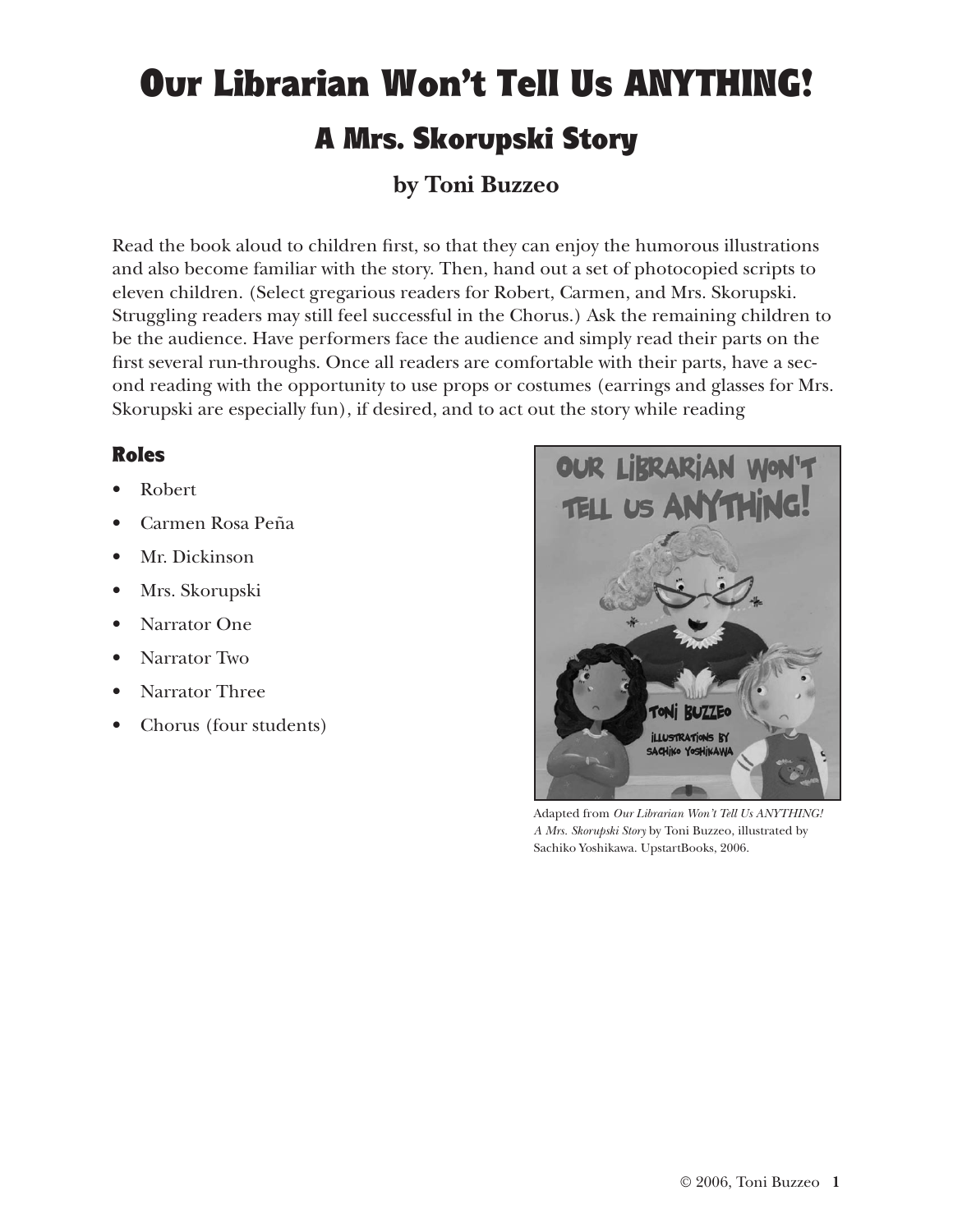## Our Librarian Won't Tell Us ANYTHING! Script

| <b>Robert:</b>           | On my very first day at Liberty Elementary, Mr. Dickinson<br>sent me down to the library media center. |
|--------------------------|--------------------------------------------------------------------------------------------------------|
| Mr. Dickinson:           | Bring back a couple of books you'll enjoy, Robert.                                                     |
| Robert:                  | You bet!                                                                                               |
| <b>Narrator One:</b>     | Robert hurried down the hall after Carmen Rosa Peña                                                    |
| <b>Narrator Two:</b>     | who wasn't about to wait for him to catch up.                                                          |
| <b>Narrator Three:</b>   | Through the double glass doors Robert could see                                                        |
| <b>Narrator One:</b>     | the story alcove,                                                                                      |
| <b>Narrator Two:</b>     | life-sized animal skeleton collection,                                                                 |
| <b>Narrator Three:</b>   | a dozen student computers with swivel chairs,                                                          |
| <b>Chorus:</b>           | and thousands and thousands of books.                                                                  |
| <b>Narrator One:</b>     | Everywhere kids were reading on bean bag chairs,                                                       |
| <b>Narrator Two:</b>     | typing at computers,                                                                                   |
| <b>Narrator Three:</b>   | or standing in the check-out line.                                                                     |
| Robert:                  | The rest of them crowded around a tall blond woman<br>holding a video camera.                          |
| Mrs. Skorupski:          | That was me! My tarantula earrings dangled below my<br>rhinestone glasses.                             |
| <b>Narrator One:</b>     | Carmen was halfway across the room when Robert skidded<br>to a stop in front of her.                   |
| <b>Robert:</b>           | What do you like to read?                                                                              |
| <b>Carmen Rosa Peña:</b> | Soccer and Sports Illustrated for Kids. Why do you care?                                               |
| Robert:                  | I wondered if you knew where the animal books are.                                                     |
| <b>Carmen Rosa Peña:</b> | Not a chance.                                                                                          |
| <b>Robert:</b>           | That's okay. I'll ask the librarian.                                                                   |
| <b>Carmen Rosa Peña:</b> | Mrs. Skorupski?                                                                                        |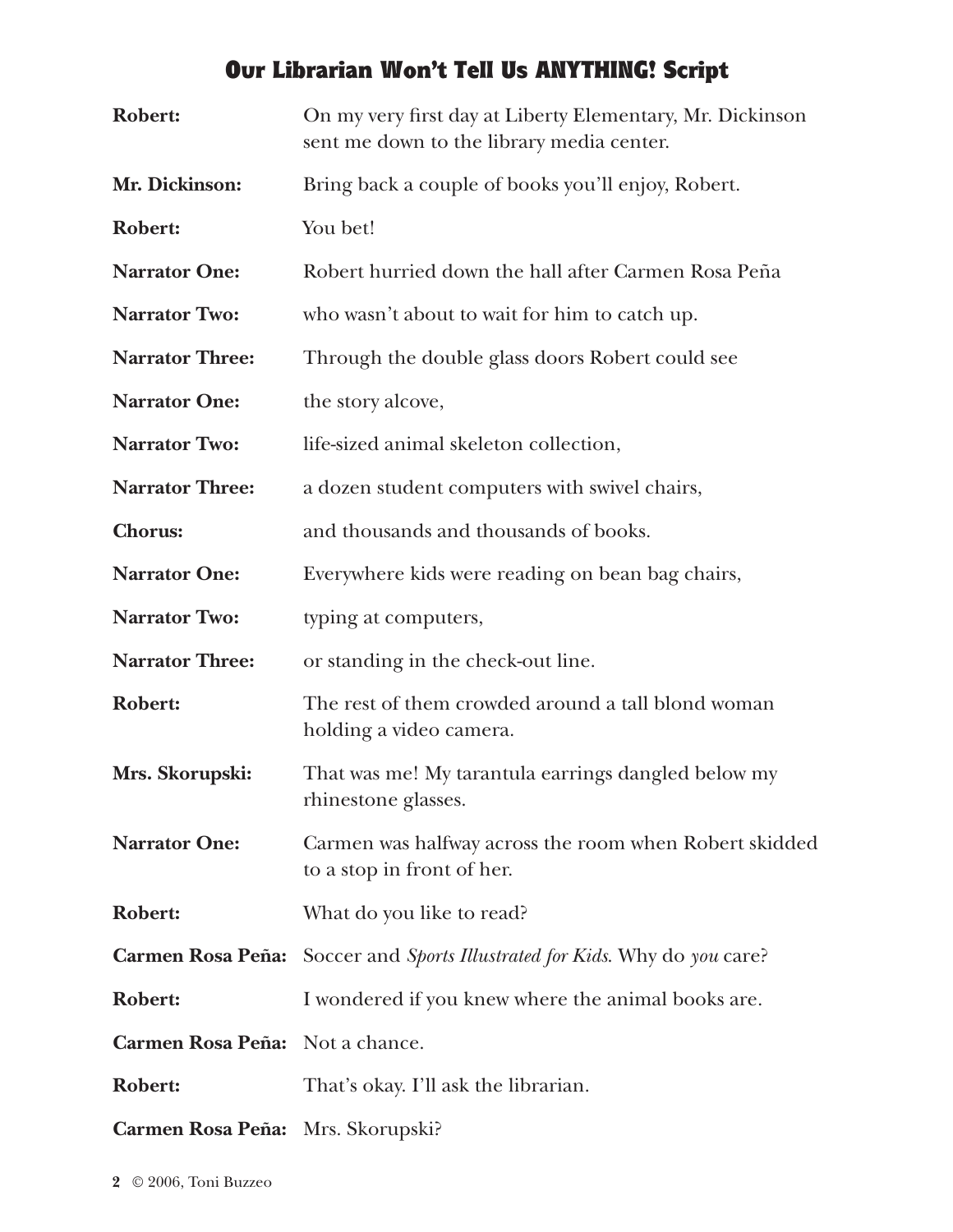| <b>Narrator Two:</b>   | Carmen rolled her eyes.                                                                                                   |
|------------------------|---------------------------------------------------------------------------------------------------------------------------|
|                        | Carmen Rosa Peña: Don't even bother. Our librarian won't tell us ANYTHING!                                                |
| <b>Narrator Three:</b> | Carmen charged off to the shelf under the Kristine Lilly<br>poster.                                                       |
| <b>Chorus:</b>         | What? Librarians help people—like police but without the<br>trouble.                                                      |
| <b>Narrator One:</b>   | Robert marched over to the crowd surrounding<br>Mrs. Skorupski and waited his turn.                                       |
| <b>Narrator Two:</b>   | Mrs. Skorupski finally glanced at Robert over the sparkling<br>glasses.                                                   |
| Mrs. Skorupski:        | New to Liberty?                                                                                                           |
| <b>Robert:</b>         | Yep. Mr. Dickinson's class.                                                                                               |
| <b>Narrator Three:</b> | Mrs. Skorupski stuck out her hand.                                                                                        |
| Mrs. Skorupski:        | Great! I love fourth graders. What do you like to read?                                                                   |
| <b>Chorus:</b>         | Ha! Carmen was wrong.                                                                                                     |
| <b>Robert:</b>         | Got any animal books?                                                                                                     |
| Mrs. Skorupski:        | Any? We've got so many animal books—                                                                                      |
| <b>Chorus:</b>         | mammals, birds, reptiles, amphibians, fish-                                                                               |
| Mrs. Skorupski:        | I could lock you in here for a year and you'd still be reading.<br>Well, if you didn't starve first!                      |
| <b>Robert:</b>         | Awesome! Mammals, please. Where are they?                                                                                 |
| Mrs. Skorupski:        | Follow me!                                                                                                                |
| <b>Narrator One:</b>   | She marched off across the room.                                                                                          |
| <b>Narrator Two:</b>   | Robert was so busy gloating that he smacked right into Mrs.<br>Skorupski when she stopped at the first bank of computers. |
| <b>Narrator Three:</b> | She swiveled a chair and gave him a gentle push onto the<br>cushion.                                                      |
| Mrs. Skorupski:        | Have a seat.                                                                                                              |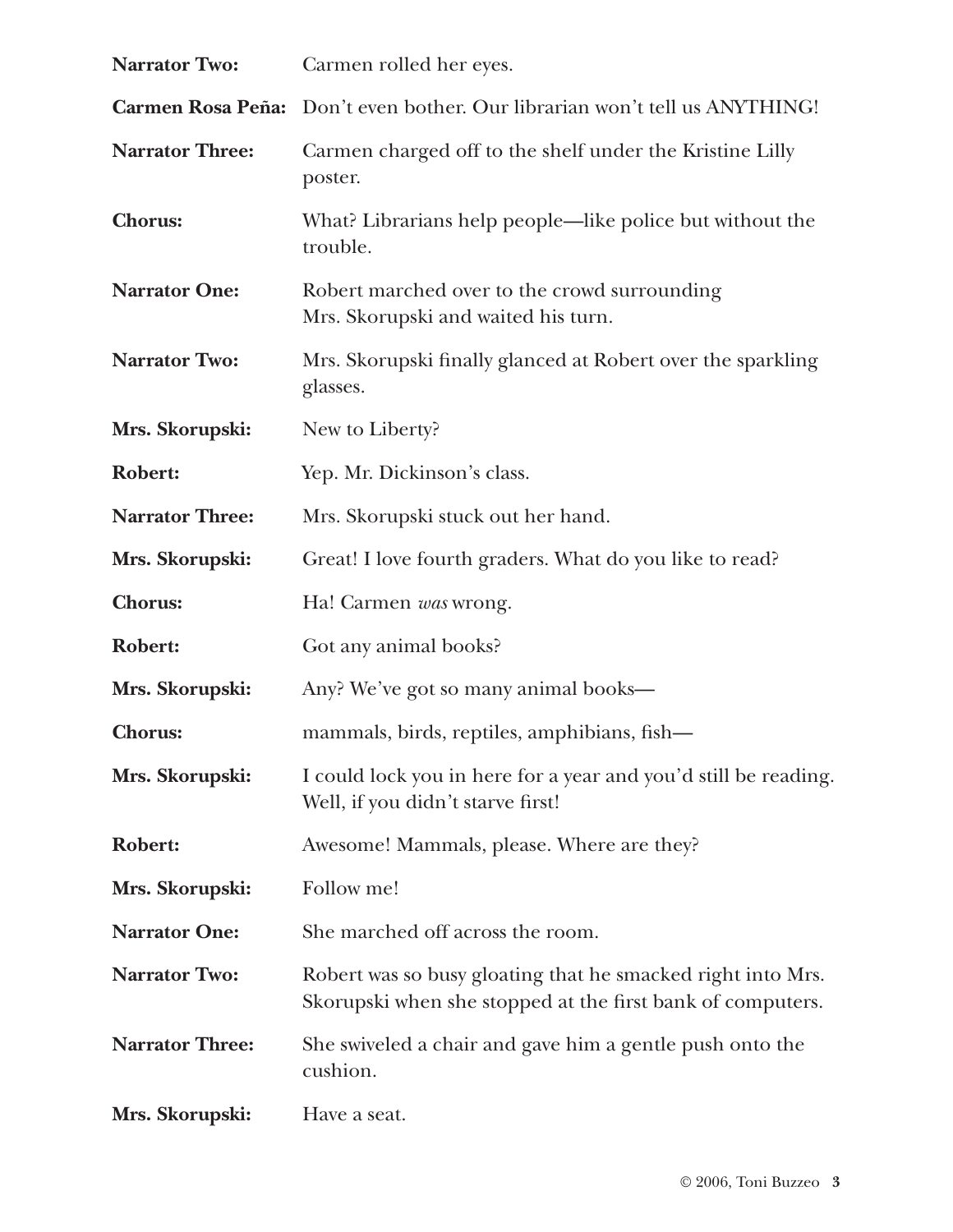| <b>Robert:</b>         | Wait!                                                                                                                                                                                                           |
|------------------------|-----------------------------------------------------------------------------------------------------------------------------------------------------------------------------------------------------------------|
| <b>Narrator One:</b>   | Robert bounced up.                                                                                                                                                                                              |
| <b>Chorus:</b>         | Cool earrings but not much of a memory.                                                                                                                                                                         |
| Robert:                | You were taking me to the mammal books!                                                                                                                                                                         |
| <b>Narrator Two:</b>   | Mrs. Skorupski twirled the chair again and pointed.                                                                                                                                                             |
| Mrs. Skorupski:        | Sit.                                                                                                                                                                                                            |
| <b>Chorus:</b>         | Her tarantulas bobbed near Robert's cheek.                                                                                                                                                                      |
| <b>Narrator Three:</b> | Mrs. Skorupski pointed to an icon on the screen.                                                                                                                                                                |
| Mrs. Skorupski:        | Click the online catalog and type $m a m m a l s$ into the<br>subject search box.                                                                                                                               |
| <b>Robert:</b>         | Just then, Carmen poked my ribs and hissed in my ear.                                                                                                                                                           |
|                        | <b>Carmen Rosa Peña:</b> See! I told you she wouldn't tell you anything.                                                                                                                                        |
| <b>Chorus:</b>         | Mrs. Skorupski just smiled.                                                                                                                                                                                     |
| Robert:                | I clicked SEARCH and got a long list of books. I chose a few<br>titles and read more about them. Then, I wrote down the call<br>numbers and titles of the books I wanted on the catalog slips<br>she handed me. |
| Mrs. Skorupski:        | Okily dokily. Now use the shelf labels to find them!                                                                                                                                                            |
| <b>Robert:</b>         | Ummm, Mrs. Skorupski? I asked YOU to show me where<br>they are.                                                                                                                                                 |
| Mrs. Skorupski:        | ( <i>Smile.</i> ) Yes. You certainly did.                                                                                                                                                                       |
| <b>Robert:</b>         | I headed back to class with a stack of books—                                                                                                                                                                   |
| <b>Narrator One:</b>   | one on duck-billed platypus,                                                                                                                                                                                    |
| <b>Narrator Two:</b>   | one on lesser bush babies,                                                                                                                                                                                      |
| <b>Narrator Three:</b> | and one from the display shelves on naked mole-rats.                                                                                                                                                            |
| <b>Robert:</b>         | Whenever I used the catalog to find books after that, Mrs.<br>Skorupski said—                                                                                                                                   |
| Mrs. Skorupski:        | Robert, you are a library success story.                                                                                                                                                                        |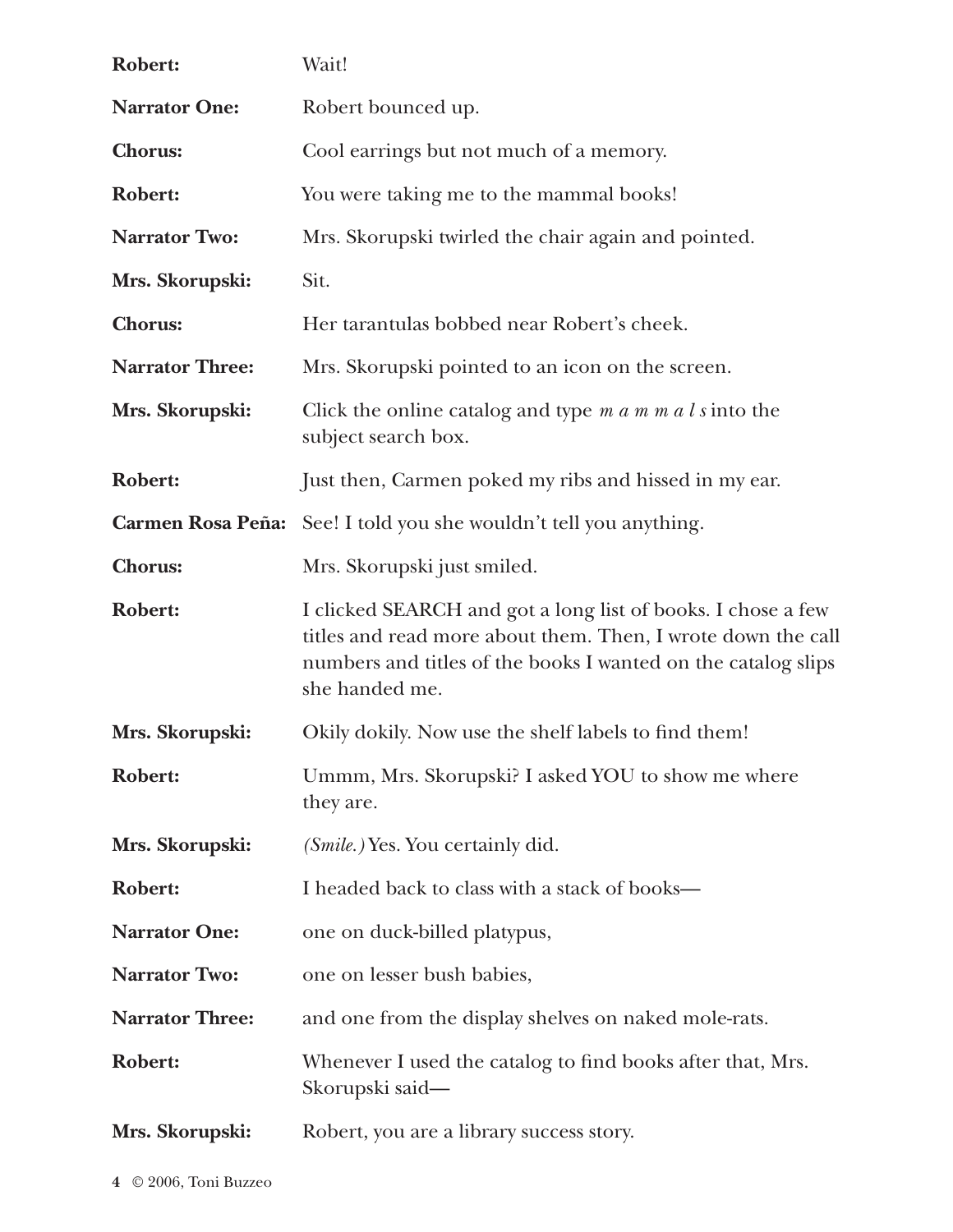| <b>Chorus:</b>                        | Who knew what she meant by that?                                                                                                             |
|---------------------------------------|----------------------------------------------------------------------------------------------------------------------------------------------|
| Robert:                               | When Mr. Dickinson announced desert animal research in<br>predator-prey teams, I knew just the animal for me.                                |
| Mr. Dickinson:                        | Mrs. Skorupski is scheduled to give us one hundred<br>percent of her attention for our library research on<br>Thursday afternoon.            |
|                                       | Carmen Rosa Peña: Ha! She won't tell us ANYTHING.                                                                                            |
| Mr. Dickinson:                        | That's enough, Carmen.                                                                                                                       |
| <b>Robert:</b>                        | We each started by taking notes on the predators of ten<br>desert animals of our choice. When we finished, we joined<br>predator-prey pairs. |
| Carmen Rosa Peña: I'll be a predator. |                                                                                                                                              |
| <b>Chorus:</b>                        | Big surprise!                                                                                                                                |
| <b>Robert:</b>                        | Poisonous rufous-beaked snakes eat naked mole-rats.                                                                                          |
| <b>Carmen Rosa Peña:</b>              | Then I'm signing up to be Robert's partner.                                                                                                  |
| <b>Chorus:</b>                        | Oh joy!                                                                                                                                      |
| <b>Narrator One:</b>                  | Mr. Dickinson and Mrs. Skorupski handed out a Sources<br>Criteria Sheet.                                                                     |
| <b>Narrator Two:</b>                  | Robert wrote down their names on the sheet and hopped up<br>from his chair.                                                                  |
|                                       | Carmen Rosa Peña: Where are you going?                                                                                                       |
| <b>Robert:</b>                        | Since I've read my naked mole-rat book three times, and I<br>have animal encyclopedias at home, I only need an online<br>article.            |
| <b>Carmen Rosa Peña:</b>              | Well, don't bother asking Mrs. Skorupski. She won't tell you<br><b>ANYTHING!</b>                                                             |
| <b>Narrator Three:</b>                | Robert shrugged and walked over to a computer.                                                                                               |
| <b>Narrator One:</b>                  | When he typed $n \, a \, k \, e \, d \, m \, o \, l \, e \, r \, a \, t \, s$ into the catalog, all he<br>found was the book he already had. |
| <b>Narrator Two:</b>                  | No articles.                                                                                                                                 |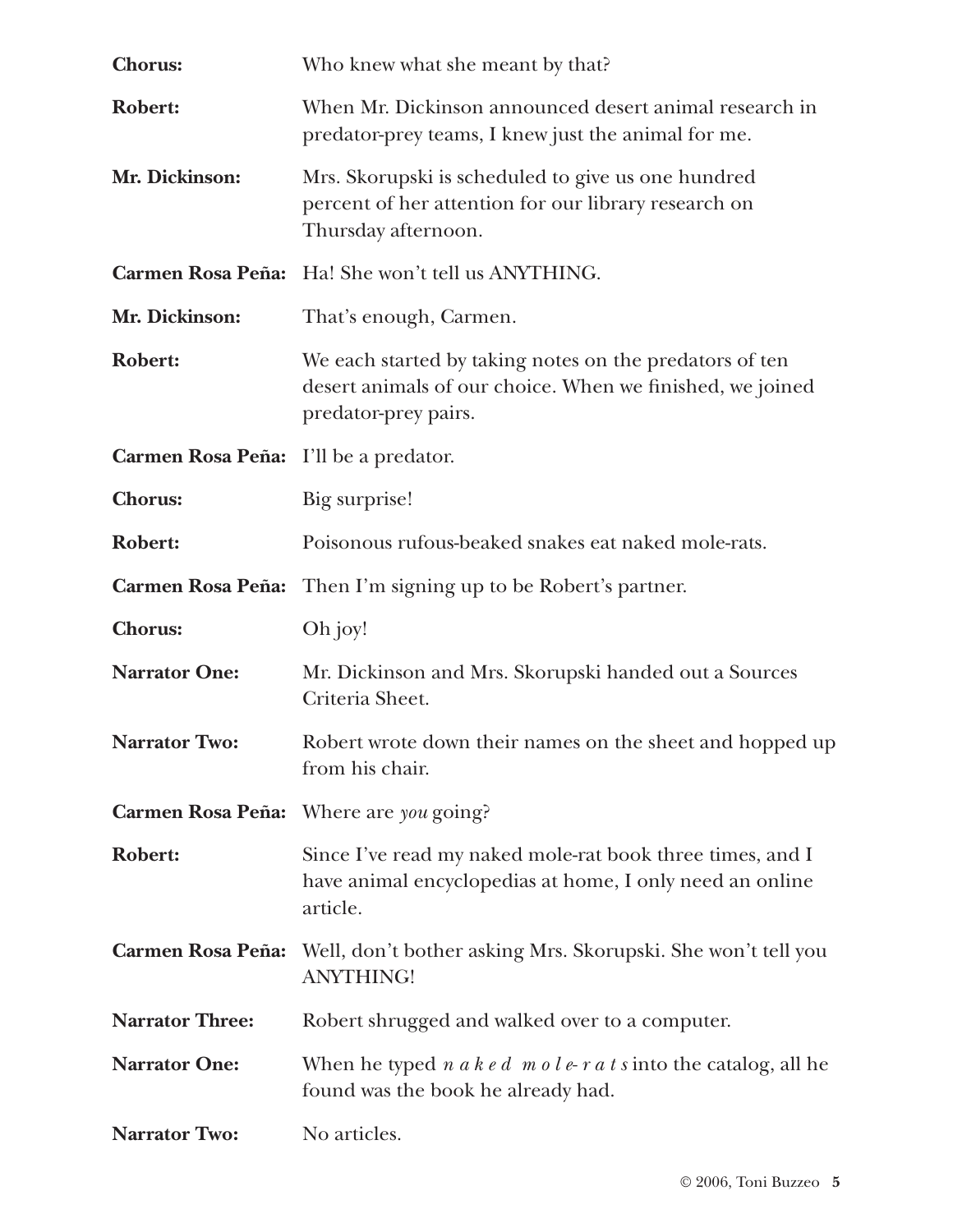| <b>Narrator Three:</b>   | He flipped down his IN USE sign and zipped over to Mrs.<br>Skorupski's desk.                                                                                                  |
|--------------------------|-------------------------------------------------------------------------------------------------------------------------------------------------------------------------------|
| <b>Robert:</b>           | Will you please find me a naked mole-rat article online?                                                                                                                      |
| Mrs. Skorupski:          | Absolutely!                                                                                                                                                                   |
| <b>Narrator One:</b>     | He followed her scorpion earrings as they danced across the<br>room.                                                                                                          |
| <b>Narrator Two:</b>     | Mrs. Skorupski swiveled the chair.                                                                                                                                            |
| Mrs. Skorupski:          | Sit—and close the catalog. The big blue e will open the kids'<br>search engine.                                                                                               |
| <b>Narrator Three:</b>   | Robert typed $n \, a \, k \, e \, d \, m \, o \, l \, e \, r \, a \, t \, s$ in the search box. Up<br>popped a list of links. He clicked on each one to see the ar-<br>ticle. |
| Mrs. Skorupski:          | Okily dokily. Now which article has the most interesting<br>facts? Print that one.                                                                                            |
| <b>Robert:</b>           | Didn't I ask YOU to find me a good article?                                                                                                                                   |
| Mrs. Skorupski:          | ( <i>Smile.</i> ) Yes, you certainly did.                                                                                                                                     |
| <b>Narrator One:</b>     | Back in class, Robert shared his print-out with Mr. Dickinson.                                                                                                                |
| <b>Narrator Two:</b>     | He also tucked a poisonous rufous-beaked snake article into<br>Carmen's desk.                                                                                                 |
| <b>Narrator Three:</b>   | But he didn't tell her who it came from.                                                                                                                                      |
| Robert:                  | Each time I helped my classmates after that, with the catalog,<br>at the nonfiction shelves, or online, Mrs. Skorupski said-                                                  |
| Mrs. Skorupski:          | Robert, you're a library success story.                                                                                                                                       |
| <b>Chorus:</b>           | Who knew what she meant by that?                                                                                                                                              |
| <b>Robert:</b>           | When Mr. Dickinson assigned a desert animal multimedia<br>product, Carmen Rosa Peña and I finally had a huge fight.                                                           |
| <b>Carmen Rosa Peña:</b> | It's not fair. I missed the multimedia production lessons last<br>fall.                                                                                                       |
| <b>Robert:</b>           | No problem. Since I hadn't even moved here yet, Mrs.<br>Skorupski will definitely help us.                                                                                    |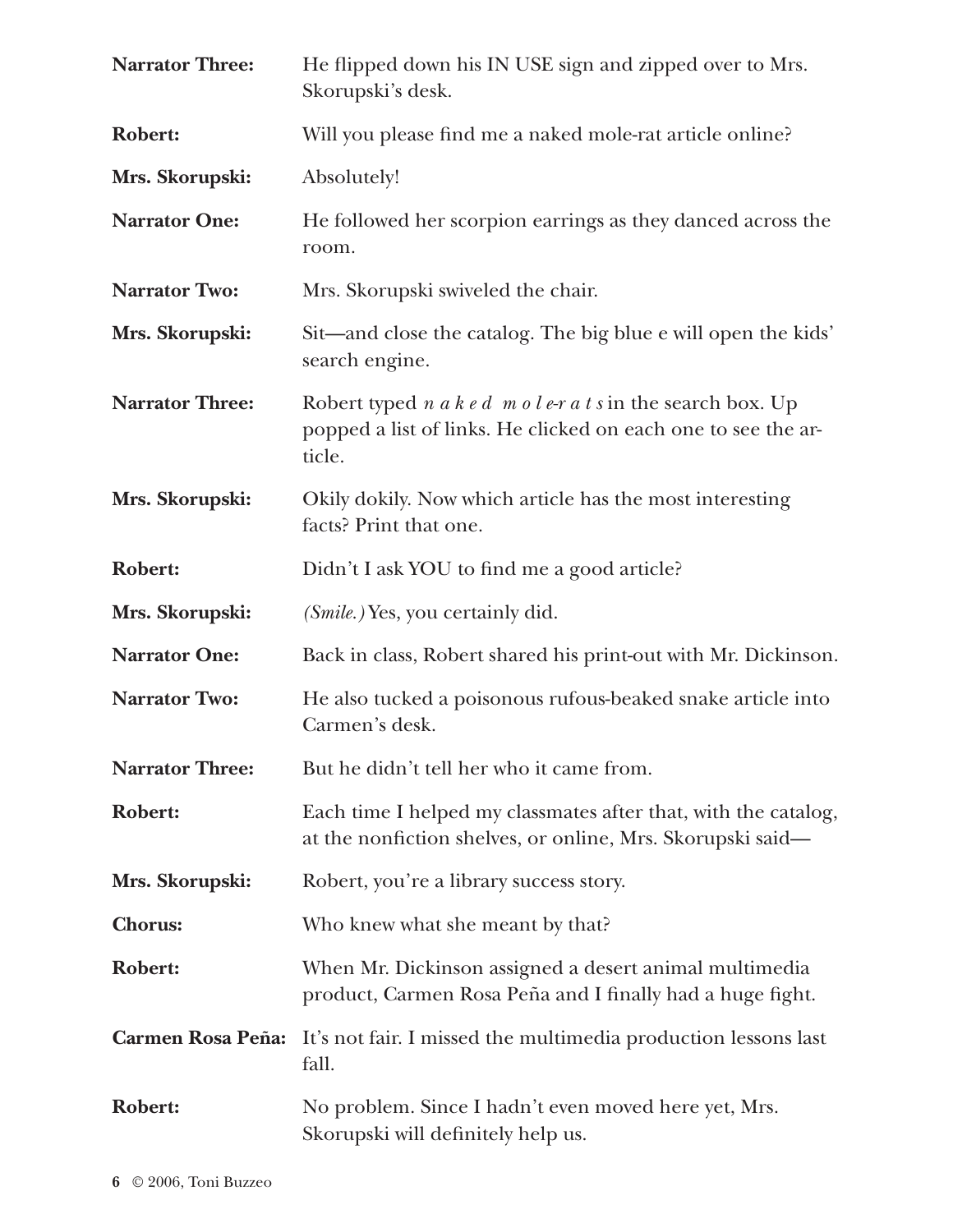|                          | <b>Carmen Rosa Peña:</b> (Shout.) Are you crazy? I told you, she never tells us<br><b>ANYTHING!</b>               |
|--------------------------|-------------------------------------------------------------------------------------------------------------------|
| <b>Robert:</b>           | (Yell.) She may not tell YOU anything. But she ALWAYS helps<br>me!                                                |
| <b>Narrator One:</b>     | By the time Robert got to the library media center,                                                               |
| <b>Narrator Two:</b>     | Carmen was already there,                                                                                         |
| <b>Narrator Three:</b>   | taking notes on the poisonous rufous-beaked snake.                                                                |
| <b>Chorus:</b>           | Again.                                                                                                            |
| <b>Narrator One:</b>     | Carmen looked up.                                                                                                 |
| <b>Carmen Rosa Peña:</b> | Oh look. It's Mr. Library Success Story. Don't tell me your<br>research isn't done?                               |
| <b>Narrator Two:</b>     | Robert sniffed.                                                                                                   |
| <b>Robert:</b>           | I'm here to ask Mrs. Skorupski something.                                                                         |
| <b>Carmen Rosa Peña:</b> | Don't even bother                                                                                                 |
| <b>Narrator Three:</b>   | He didn't wait for her to finish. He stomped off to the<br>computers holding the Multimedia Product Format Sheet. |
| <b>Narrator One:</b>     | Robert typed $m u l t i m e d i a$ into the search engine.                                                        |
| <b>Narrator Two:</b>     | He groaned when he saw the enormous list of links.                                                                |
| <b>Narrator Three:</b>   | Mrs. Skorupski screeched to a halt behind him.                                                                    |
| Mrs. Skorupski:          | What's up, Robert?                                                                                                |
| <b>Robert:</b>           | Will you help me choose a multimedia product?                                                                     |
| Mrs. Skorupski:          | Sure! Come with me—and bring Carmen along too.                                                                    |
| <b>Robert:</b>           | Do I have to?                                                                                                     |
| <b>Narrator One:</b>     | Mrs. Skorupski just patted Robert's shoulder.                                                                     |
| <b>Narrator Two:</b>     | Carmen scowled when Robert tapped her on the arm.                                                                 |
| <b>Narrator Three:</b>   | But she followed Mrs. Skorupski and Robert to the library<br>media classroom.                                     |